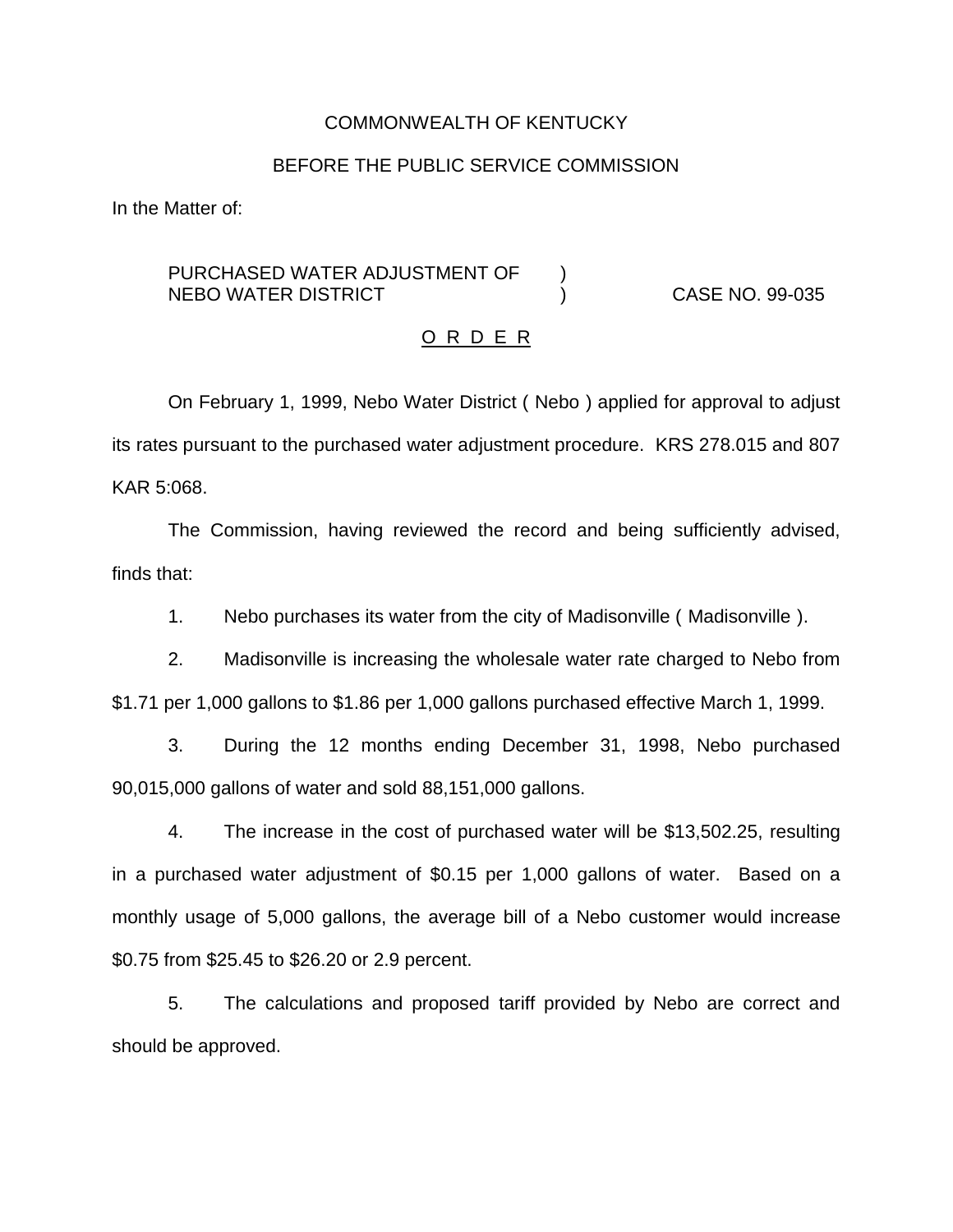6. The purchased water adjustment of \$0.15 per 1,000 gallons and the rates in Appendix A, attached hereto and incorporated herein, are fair, just, and reasonable and should be approved.

IT IS THEREFORE ORDERED that:

1. The purchased water adjustment of \$0.15 per 1,000 gallons and the rates in Appendix A are approved for services rendered on and after March 1, 1999.

2. The tariff submitted by Nebo is hereby approved as filed.

3. Within 20 days from the effective date of this Order, Nebo shall file a copy

of the notice to its customers and verification that such notice has been given.

Done at Frankfort, Kentucky, this 3<sup>rd</sup> day of March, 1999.

By the Commission

ATTEST:

\_\_\_\_\_\_\_\_\_\_\_\_\_\_\_\_\_\_\_\_\_\_\_\_\_\_\_ Executive Director